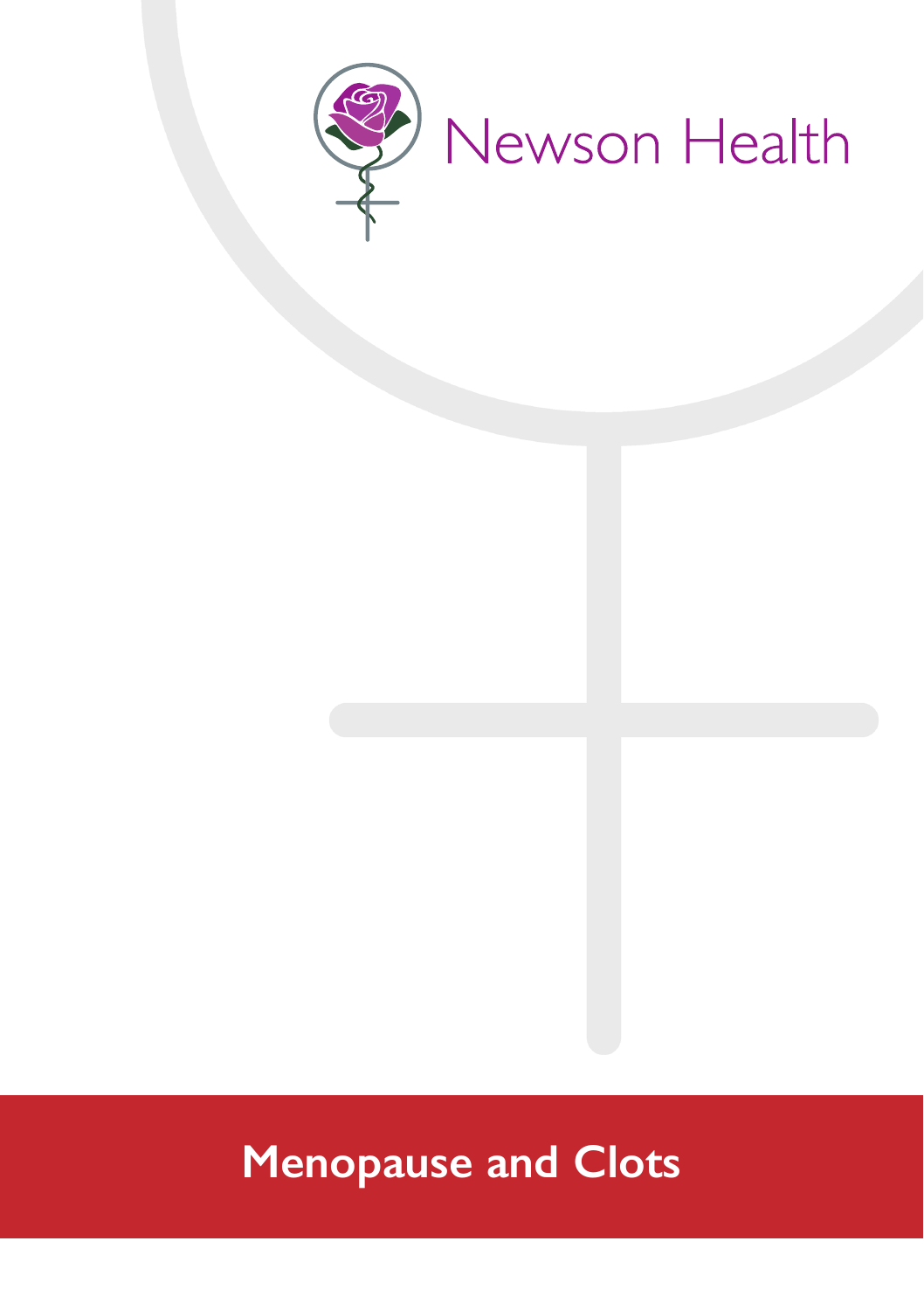## **Can I take HRT if I have an increased risk of a blood clot?**

**When women reach the menopause, many suffer with debilitating symptoms due to a reduction in hormones. The most effective treatment to reduce these symptoms is Hormone Replacement Therapy, often called HRT. Unfortunately, many women have been told incorrectly that HRT is not suitable for them if they have a history (or are at high risk) of a blood clot.**

## *"Is HRT safe if I have a high risk of getting a blood clot?"*

This factsheet provides information about HRT and explains the risks and benefits of HRT for women who have a risk (or history of) a blood clot.

It has been written by Dr Louise Newson, GP and menopause specialist, with additional contributions from Professor Beverley Hunt, Consultant in thrombosis and haemostasis, and reviewers from Thrombosis UK.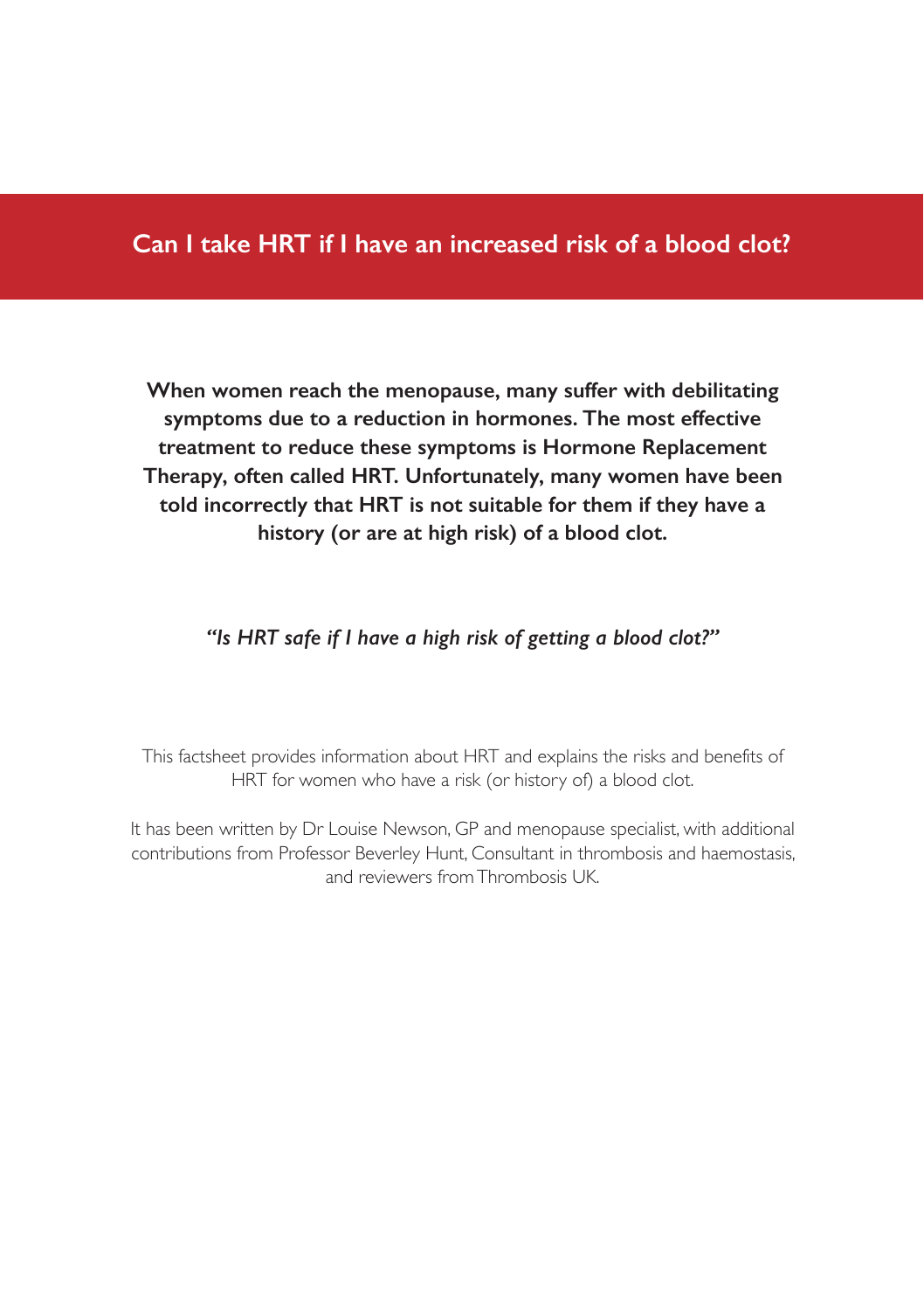### **What is thrombosis?**

Thrombosis is the formation of dangerous blood clots. Clots most often occur in a deep vein in the leg and are known as Deep Vein Thrombosis (DVT). Untreated, parts of the clot may break off and travel to the lungs, where they can cause a blockage in the lungs, known as Pulmonary Embolism (PE). Both of these types of clots are known collectively as Venous Thromboembolism or VTE.

Signs of a DVT include: unexplained pain alone. In about 20% of cases there is also swelling, usually in one leg (or arm), leg pain or tenderness and a reddish/blue skin discoloration which is warm to touch.

Signs of a PE include: sudden shortness of breath, chest pain that is sharp or stabbing, (the pain may get worse when breathing in deeply), a rapid heart rate, and an unexplained cough that occasionally may bring up blood-streaked mucus. Sometimes a run of little clots may cause gradually increasing shortness of breath.

From puberty to menopause, a woman's risk of VTE is higher than a man's because pregnancy and the use of the combined oral contraceptive pill increase the risk of a blood clot developing.

#### **What is menopause?**

Menopause is the time in a woman's life when her ovaries stop producing eggs and her periods stop. When the ovaries stop functioning, the hormones estrogen, progesterone and testosterone are no longer produced. A decline in these hormones causes many women to suffer with symptoms such as hot flushes, joint aches and pains, fatigue, mood changes, anxiety, and a wide range of other symptoms. In addition, the low hormone

levels that occur are associated with an increased risk of developing heart disease, osteoporosis, type 2 diabetes and dementia.

Although the average age of the menopause is 51 years, women can have menopausal symptoms for 5-10 years before their periods stop  $-$  this time is known as perimenopause. Occasionally, women experience an early menopause in their 30s or even 20s.

#### **Hormone Replacement Therapy (HRT)**

HRT gives the missing hormones back to your body. The main hormone that needs replacing is estrogen.

Women can take estrogen orally in tablet form, or through the skin (transdermal estrogen). Transdermal estrogen can be given in either a sticky patch (like a plaster) or in a gel or spray form that is applied to the thighs or arms.

If a woman still has her womb, she will also need to take progesterone (or a progestogen) if she takes replacement estrogen, this is because estrogen can thicken the lining of the womb and increase the risk of the cells becoming cancerous. Progesterone (or progestogen) works to counteract the effect of the estrogen by keeping the lining thin and the cells healthy.

The other hormone that is important in many women is testosterone. If a woman is still experiencing symptoms of fatigue, brain fog and low libido after taking estrogen for a few months, replacement testosterone can often relieve these symptoms.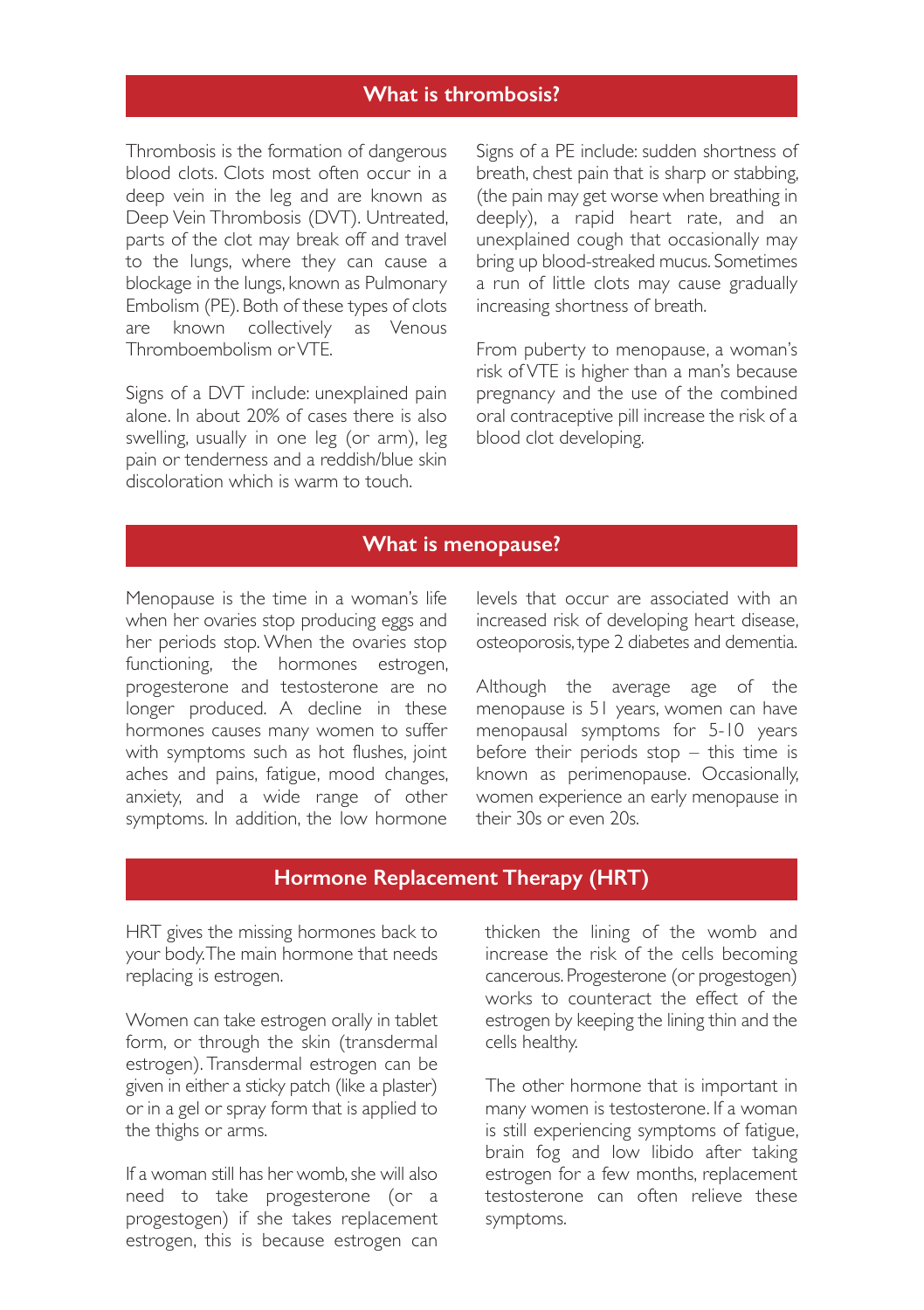## **Benefits of HRT**

HRT is the most effective treatment for all menopausal symptoms because it directly targets the cause of the problem, which is low levels of hormones. After a few months of taking HRT, most women feel significantly better and more like their previous selves again.

Without HRT, women live with a hormone deficiency for the rest of their lives. HRT doesn't just improve menopausal symptoms; it also works to prevent future diseases that can be triggered or exacerbated by low hormones.

For example, osteoporosis is when your bones thin and it can occur to such a degree that you have a high risk of breaking them. HRT helps to prevent osteoporosis occurring.<sup>1</sup>

The risk of heart disease increases with age, and it is the leading cause of death for women. HRT has been shown to reduce the risk of women developing heart disease by 30-50%.<sup>2</sup>

Studies suggest that HRT reduces the risk of developing type 2 diabetes, bowel cancer, dementia, and depression.<sup>3</sup>

#### **Risks of HRT**

There are two perceived risks that both women and healthcare professionals are concerned about when it comes to taking HRT: the risk of breast cancer and the risk of a blood clot. Unfortunately, these risks have been misreported in the media for the last 20 years and are mistakenly thought to be much greater than they are.

## **Breast cancer risk**

The biggest fear associated with HRT is usually breast cancer, but the greatest risks of developing breast cancer often come not from HRT but your general health, lifestyle and family history.

If you smoke, drink alcohol frequently, exercise rarely, or are overweight, you are increasing your risk of all types of cancer, including breast cancer, much more than if you take HRT. For example, if you are very overweight, you have a much greater risk of breast cancer than a healthy person who takes HRT. It is important to recognise how your lifestyle affects the risk of getting breast cancer.

There might be a very small risk of breast cancer if you take combined HRT (estrogen and progestogen), however, studies show this risk is not present if micronised progesterone is taken instead of the older synthetic progestogens.<sup>4</sup> Micronised progesterone is body identical and has the same molecular structure as the progesterone you naturally produce. It is known as Utrogestan in the UK.

If you only need to take estrogen as your HRT (because you've had a hysterectomy), taking HRT has actually been shown to lower your risk of developing breast cancer compared to women who do not take HRT<sup>5</sup>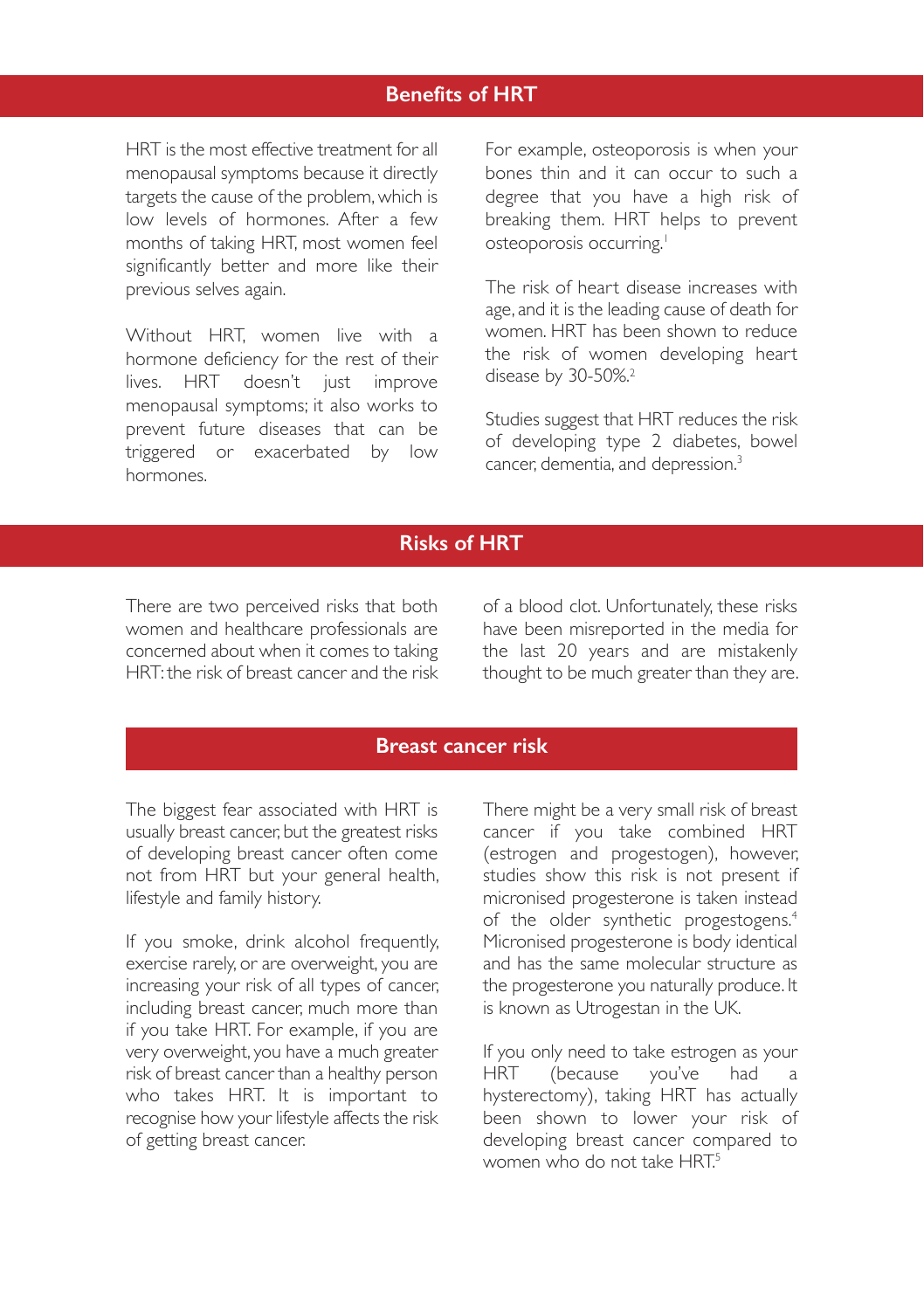#### **HRT and risk of blood clot**

It is important to understand that the reported link between HRT and risk of blood clot is based on a study that was twenty years ago, where women were given older types of estrogen (conjugated equine estrogen), older synthetic progestogens, and the estrogen was taken in tablet form.

It is therefore sensible to ask the questions: What risks do newer types of estrogen have? Is there a risk difference if the estrogen is taken by mouth or through the skin? And is it the estrogen or the type of progesterone that raises the risk of clot, or is it only when a combination of the two is used?

The more recent, good quality evidence shows us:

There is a small risk of a blood clot associated with oral estrogen tablets.<sup>6</sup> High levels of estrogen in the liver (which can occur when oral estrogen is taken) can lead to sticky blood changes that increase the risk of VTE. This does not occur with estrogen used through the skin as a patch, gel or spray.

To understand how small this risk is, imagine a healthy woman of 50 years of age; she has a VTE risk of around 6 in 10,000 per year. If she took **oral** estrogen tablets, this would double her risk to around 12 in 10,000 but it's still a small risk overall.

**The good news is that estrogen absorbed through the skin is much safer and does not cause sticky blood changes and therefore does not increase the risk of clot.** Transdermal estrogen is the type of HRT that comes in a sticky skin patch, or a gel or spray that you rub into your skin.

*To be clear, transdermal estrogen has no extra risk and is safe to take, even for those with a higher risk of getting a blood clot.<sup>6</sup>*

#### **Progesterone – two types and this matters**

There are two main types of progesterone – the hormone you need to protect your womb if you take replacement estrogen.

Progest**ogens** are the synthetic type (chemically created), examples of these are medroxyprogesterone acetate (MPA), dydrogesterone, levonorgestrel, or drospirenone. Their chemical structure is different to that naturally produced by the ovaries and while they mimic some of the same effects as natural progesterone they don't act in the exact same way. These synthetic progestogens have been shown to be associated with a small increased risk of clot. In particular, MPA has been shown to have the highest risk of clot.<sup>7</sup>

Micronised progesterone, however, is a body identical hormone with a molecular structure identical to that of progesterone normally produced in the body; it is derived from the yam root vegetable. At present, it's only available in the UK in one preparation, branded as Utrogestan, and this has not been shown to cause any increase in the risk of getting a clot.<sup>8</sup>

*The safest type of HRT to take – that doesn't increase your risk of a clot – is estrogen through the skin in a patch, gel or spray and micronised progesterone (if you still have a womb), known as Utrogestan.*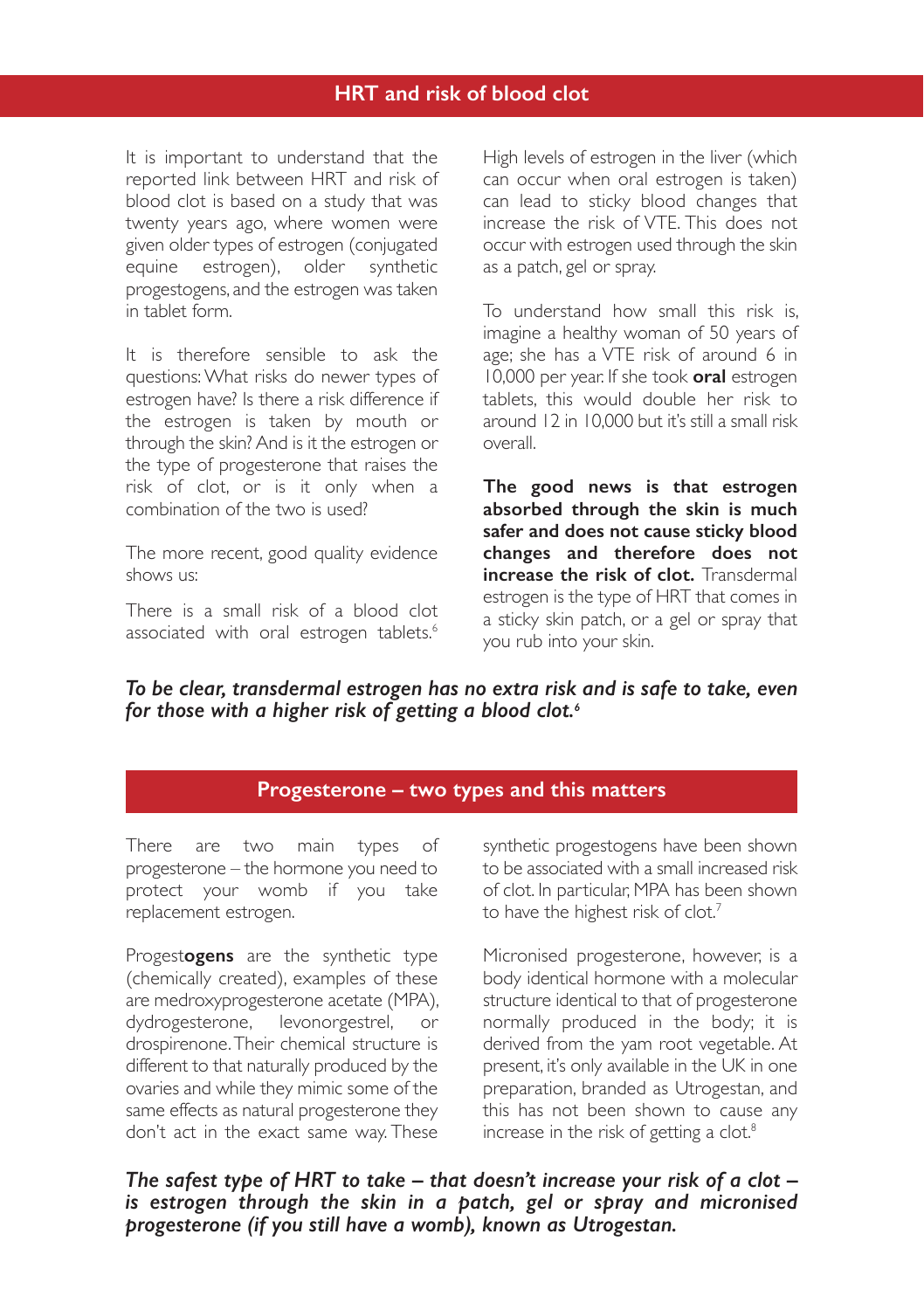#### **Taking HRT when you have a condition with an increased risk of clot**

The risk of thrombosis is affected by a woman's age, whether she smokes, varicose veins, obesity and many other factors.

#### **Systemic Lupus Erythematosus (Lupus for short) and Antiphospholipid Syndrome (APS)**

Women with lupus have a 3-4x higher risk of thrombosis than healthy women of a similar age. They may also face an increased risk of osteoporosis if they took high doses of steroids as part of their treatment. Antiphospholipid Syndrome occurs alone, or may occur in women with lupus too, and is associated with increased risk of clots.<sup>9</sup>

HRT could help women with lupus and APS by alleviating their menopausal symptoms and reducing their future risk of osteoporosis and heart disease. This is not well-known among many healthcare professionals, indeed women are very often told by healthcare professionals that HRT is too risky for them, or that they should only take a small dose for a very short time. But taking estrogen through the skin, and micronised progesterone (if they have a womb), will not raise their clot risk any further and the benefits to their quality of life and future health will often be significant.<sup>9</sup>

#### **Factor V Leiden**

Factor V is a blood protein used in making clots. Factor V Leiden is a common variant that makes blood more likely to have clots.

Postmenopausal women with Factor V Leiden have a 3-4x greater risk of VTE than women their age who do not have

Factor V Leiden. When women with Factor V Leiden took **oral** estrogen, for HRT, their risk of VTE was magnified 25x, however, women with Factor V Leiden taking **transdermal** estrogen did not show any greater risk of clot than the 3- 4x higher risk level from their condition.<sup>10</sup>

#### **Cancer and cancer treatments**

Cancer can increase the risk of developing a blood clot for many reasons. Many cancers can cause the blood to become 'stickier', which means it's more likely to clot, especially with cancer of the pancreas, bowel, lung, stomach, ovary, or womb. The risk is also higher in cancers that have spread to other parts of the body. Some forms of chemotherapy may cause sticky blood.

The hormone drug, tamoxifen, commonly prescribed for women with breast cancer, is also known to increase the risk of blood clots, but the benefits of tamoxifen are considerable, so some doctors give an anticoagulant alongside tamoxifen to protect the woman from clots.

For menopausal women with (or history of) cancer, healthcare professionals are often reluctant to provide HRT because of misunderstandings about the risk of breast cancer. In general, the only type of cancer where HRT may not be advised in the first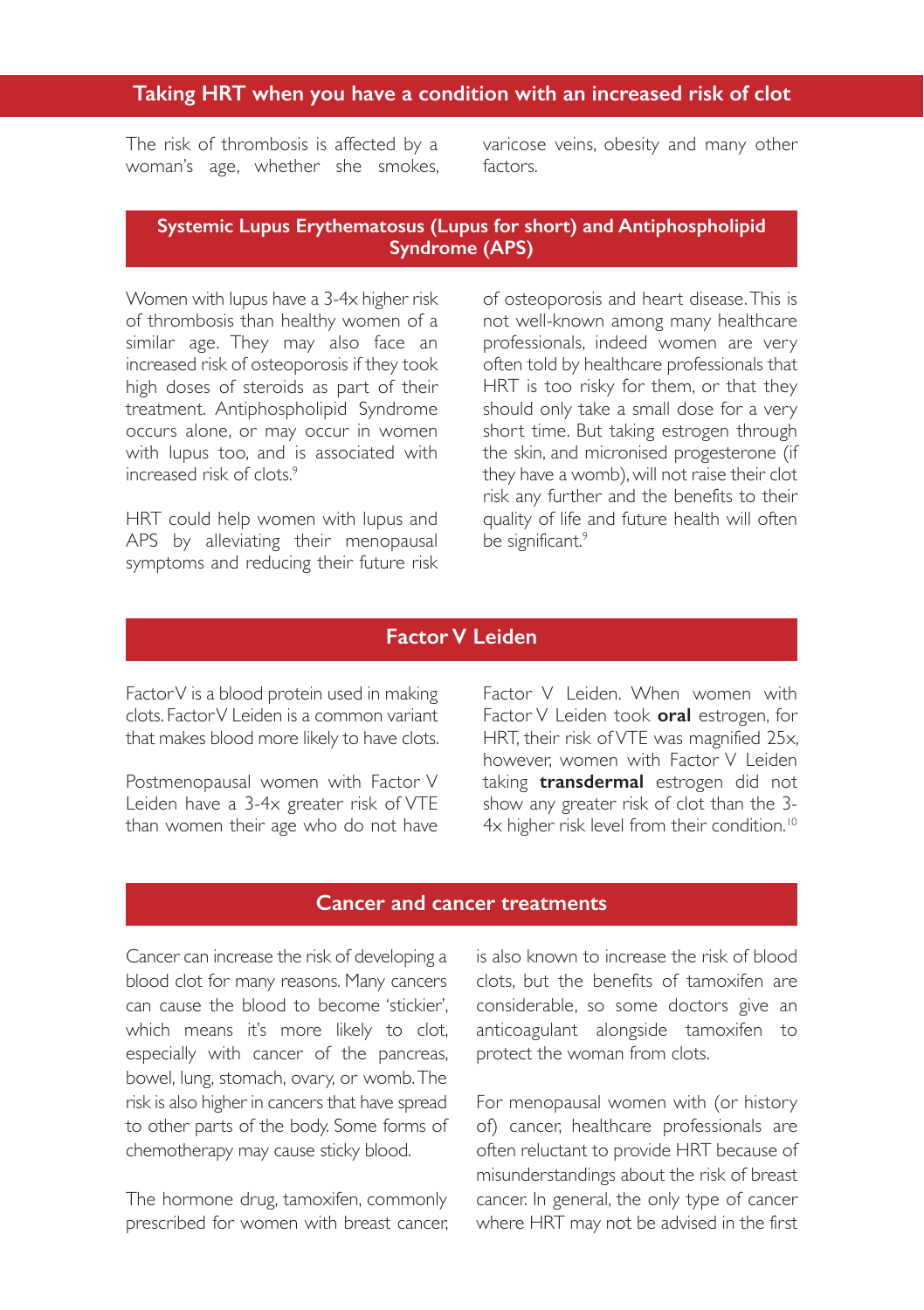instance is estrogen-dependent cancer because cells can react negatively to additional estrogen in the body. For all other types of cancer, including nonestrogen-dependent breast cancer, HRT is usually safe.<sup>11</sup>

As with other conditions with a higher risk of clot, transdermal estrogen and micronised progesterone is the safest type of HRT to take if you have/had cancer.

## **Reduce your chance of a blood clot**

#### *For most women, the benefits of HRT outweigh the risks. For those at risk of a blood clot, HRT is safest when estrogen is absorbed through the skin and micronised progesterone is used.*

There are many other ways to reduce the risk of experiencing a dangerous blood clot and these are just as important as being on the right type of HRT.

Firstly, be aware of situations that might cause a clot, and secondly, do what you can to manage these risks when they happen:

| <b>Factors that increase risk of clot</b>                                                                                                                                                                                       | What you can do to reduce the risk                                                                                                                                                                                                                                                      |
|---------------------------------------------------------------------------------------------------------------------------------------------------------------------------------------------------------------------------------|-----------------------------------------------------------------------------------------------------------------------------------------------------------------------------------------------------------------------------------------------------------------------------------------|
| Hospital admission for any illness.                                                                                                                                                                                             | Drink plenty of water. If possible, move about and take<br>regular walks. You will be prescribed preventative<br>medication if at risk.                                                                                                                                                 |
| Being overweight and having an unhealthy diet;<br>the risk of having a clot increases with body size.                                                                                                                           | Maintaining a healthy weight and having a diet that<br>contains lots of fibre, fruit and vegetables, protein, and<br>vitamin and minerals will help manage your risk. Avoid<br>foods containing lots of saturated fats, salt, and sugar.                                                |
| Little regular exercise or physical activity                                                                                                                                                                                    | Aim for 20 minutes of moderate exercise a day such as<br>a walk, or do an activity such as a swimming, tennis or an<br>exercise class for 50-75 minutes, 2-3x a week.                                                                                                                   |
| Long periods of inactivity, especially sitting down<br>with legs crossed.                                                                                                                                                       | If you spend long periods of the day sitting down,<br>remember to get up and move around. Take a break<br>every hour, set a reminder to move in every hour of<br>sitting.                                                                                                               |
| Travelling for long distances in plane, car or train.                                                                                                                                                                           | Drink plenty of water but avoid drinking alcohol as this<br>can be dehydrating. Avoid taking sleeping pills because<br>they will enhance immobility. Try regular simple leg<br>exercise such as flexing and circling your ankles and<br>when possible, move about and take short walks. |
| Some forms of contraception, such as the<br>combined oral contraceptive pill, patch or ring.<br>(Contraception is advised for 2 yrs after your last period if<br>under 50 yrs, or for 1 yr after last period if over 50 years). | Speak with your doctor or nurse about using a method<br>that does not have an increased risk of clot, such as<br>barrier methods or the Mirena coil.                                                                                                                                    |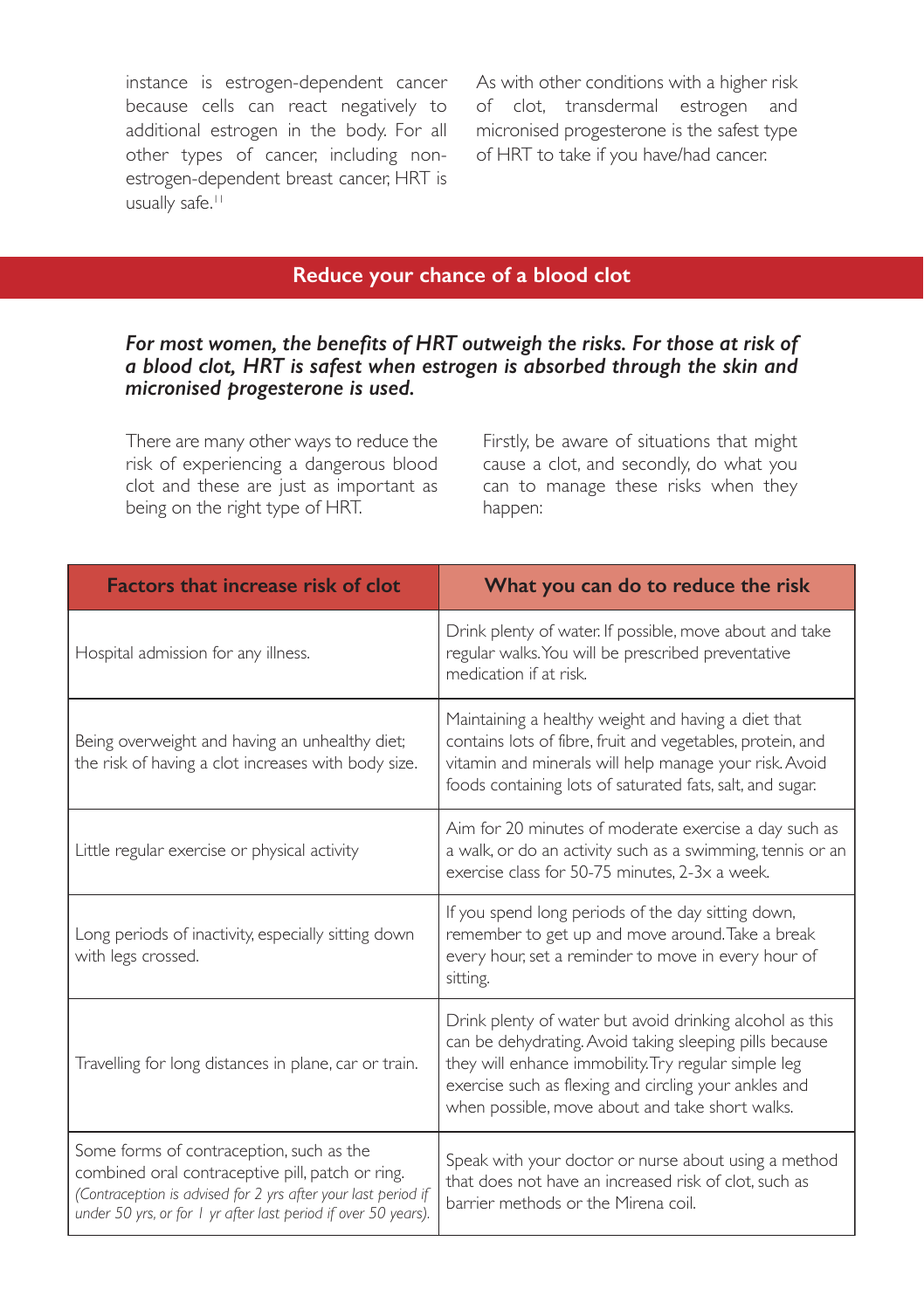## **Finally...**

If you are suffering with menopausal symptoms and are considering whether HRT is suitable for you, be reassured that HRT can be safe and can make a significant improvement to your quality of life.

Taking estrogen replacement through the skin does not increase your risk of clot and if you still have your womb, you can take micronised progesterone and again this does not increase the risk of clot.

There are menopause guidelines from NICE (National Institute for Health and Care Excellence) that clearly state the benefits of HRT and these guidelines also state that the risk of clot is only associated with oral estrogens.<sup>12</sup>

Unfortunately, many healthcare professionals are not aware of the up-to-date, highquality evidence that demonstrates transdermal estrogen has no increased risk of clot.

If your doctor or consultant has refused to prescribe HRT for you, show them the NICE guidelines.<sup>12</sup> Or ask to see another doctor, particularly one with an interest in the menopause or women's health.

You could also show them the references in this booklet that support this information.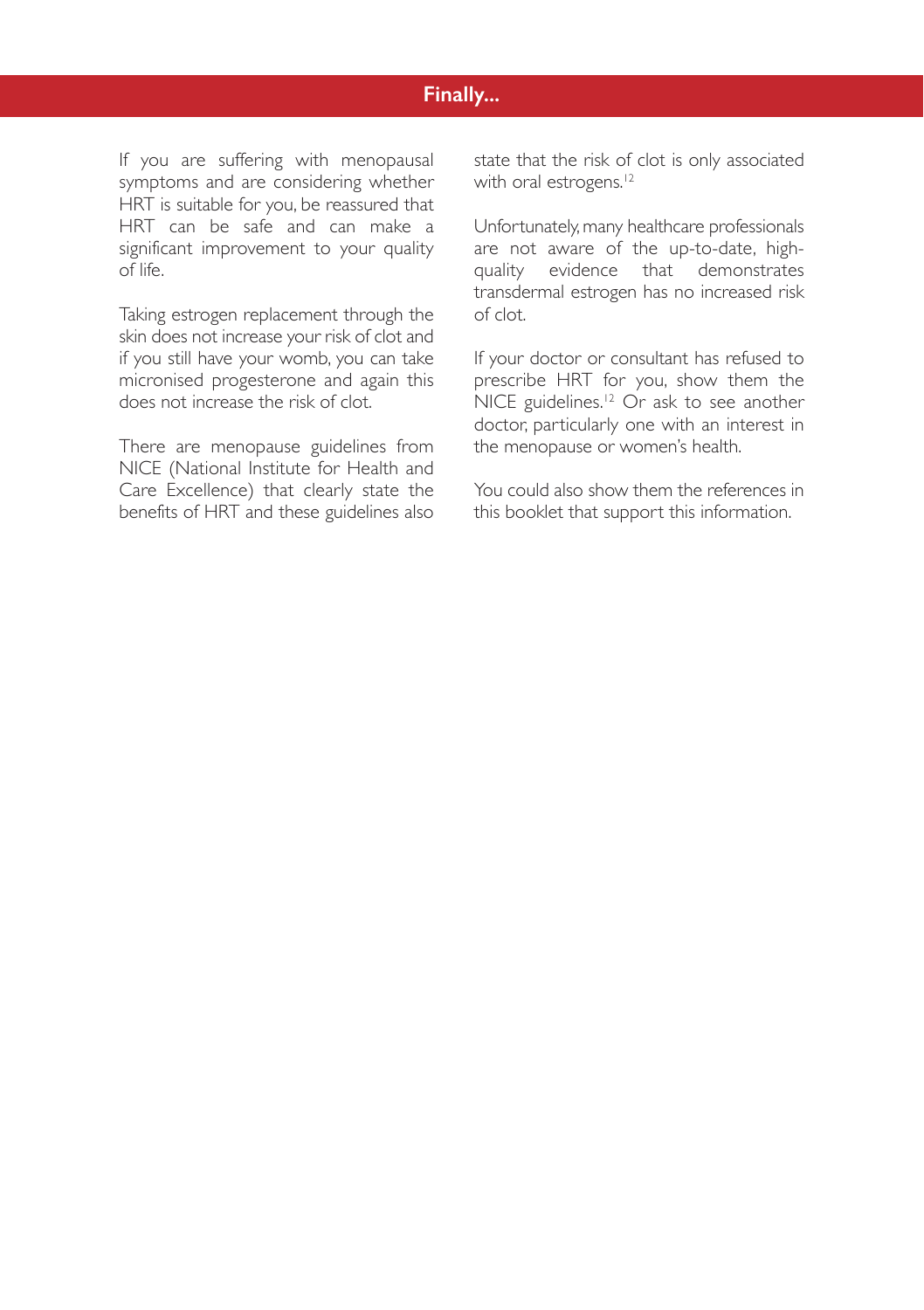#### **References**

- 1 Levin VA, Jiang X, Kagan R. Estrogen therapy for osteoporosis in the modern era. Osteoporosis International. 2018 May; 29 (5): 1049-1055.
- 2 Boardman HMP et al. Hormone therapy for preventing cardiovascular disease in postmenopausal women. Cochrane Database Syst Rev. 2015 Mar 10; (3): CD002229.
- 3 Lobo RA et al. Prevention of diseases after menopause. Climacteric. 2014 Oct; 17 (5): 540-56.
- 4 Stute P, Wildt L, Neulen J. The impact of micronized progesterone on breast cancer risk: a systematic review. Climacteric. 2018 Apr; 21 (2): 111-122.
- 5 Rowan T et al. Association of menopausal hormone therapy with breast cancer incidence and mortality during long-term follow-up of the Women's Health Initiative randomized clinical trials. JAMA. 2020; 324 (4): 369-380.
- 6 Mueck AO. Postmenopausal hormone replacement therapy and cardiovascular disease: the value of transdermal estradiol and micronized progesterone. Climacteric. 2012 Apr; 15 Suppl 1:11-7.
- 7 L'Hermite M. HRT optimization, using transdermal estradiol plus micronized progesterone, a safer HRT. Climacteric. 2013 Aug; 16 suppl 1: 44-53.
- 8 Mirkin S. Evidence on the use of progesterone in menopausal hormone therapy. Climacteric. 2018 Aug; 21 (4): 346-354.
- 9 Gompel A. Systemic lupus erythematosus and menopause. Climacteric. 2020 Apr; 23 (2): 109- 115.
- 10 Straczek C et al. Prothrombotic mutations, hormone therapy, and venous thromboembolism among postmenopausal women: impact of the route of estrogen administration. Circulation. 2005 Nov 29; 112 (22): 3495-500.
- 11 Purohit P, Sassarini J, Lumsden MA. Management of Induced Menopause in Gynaecological Cancers and Their Challenges. Curr Obstet Gynecol Rep 2019; 8: 94–102.
- 12 Menopause: diagnosis and management NICE guideline [NG23] Published date: 12 November 2015 Last updated: 05 December 2019 https://www.nice.org.uk/guidance/ng23